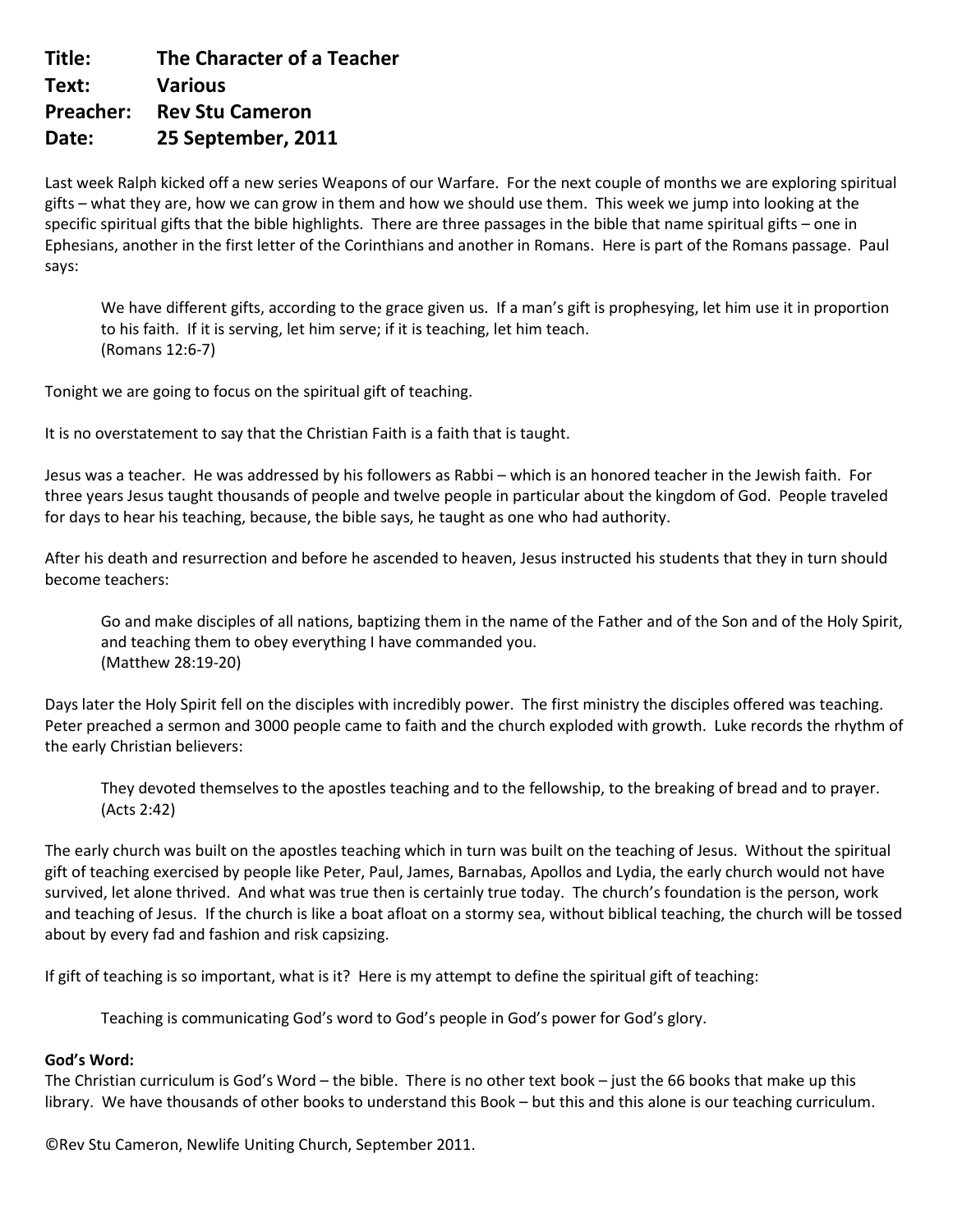# **God's People:**

The classroom is the church – teaching is for the purpose of building up the saints in faith. Teaching happens when a preacher preaches, when a small group leader leads, when a leader mentors and when a writer blogs.

### **God's Power:**

The qualification to teach is not based on any skill or aptitude, but on whether God has gifted us by the Holy Spirit to teach. No Holy Spirit and there is no power, just words. They might be clever words, eloquent words - beautiful words even. But unless those words come from the mouth of a spirit-filled, God-obsessed teacher they will be empty of any transforming power. Before the Holy Spirit fell on him Peter was just a loud mouth extrovert. But afterwards, he was a Jesus-obsessed evangelist who with others and in the Spirit's power turned the world upside down.

## **God's Glory:**

The ultimate object of teaching is not to become smarter but to give God glory as we love God with all our hearts, souls, MINDS and strength. Teaching enables us to model our lives on Jesus. We glorify God as we become more like His son.

God knows the church needs more spirit-filled and gifted teachers. Newlife will need dozens more over the next ten years as we continue to plant churches. My hope and expectation is that God is calling a number of you to preach and teach. If this is the case, how do you know if God has gifted you to be a teacher?

There are some obvious things I could say at this point about the skills of a teacher – the ability to construct an argument, to communicate persuasively and so on. But I don't want to talk about the skills of a teacher. I want to focus on the character of a teacher. I think there are four really important questions, the answers to which will indicate if God is forming in you the character necessary to be a teacher. The first thing you need to ask is this:

# **Do you fear God?**

The fear of the Lord is the beginning of wisdom. (Proverbs 1:7)

Fearing God is a sensitive and important issue. We don't fear God because God is some brutal tyrant. The Bible affirms again and again that God is Love.

We fear God because unlike us, God is holy and perfect. We fear God because God is omniscient – all seeing, omnipresent – present everywhere, omnipotent – powerful beyond our imagining. Scott McKnight puts it this way:

This fear is neither dread nor anxiety; rather it is the healthy response of a human being before an altogether different kind of being. (McKnight)

As the French philosopher Voltaire once said that while God created humankind in His image, we have returned the compliment.

God is not our buddy. God is not our cosmic butler, there to serve us when we call. God is not our divine therapist. God is not a heavenly Santa Clause ready to dish out presents to good boys and girls.

God is the Lion of the Tribe of Judah, the Alpha and Omega, the beginning and the end. He is Jehovah, Yahweh - the LORD. He is a Living Word, a rushing Wind and a consuming fire.

The healthy reverent fear of God arises when we realize that God is all together different t us, when we realize that whatever we think or do is subject of the scrutiny of God's penetrating holiness and love.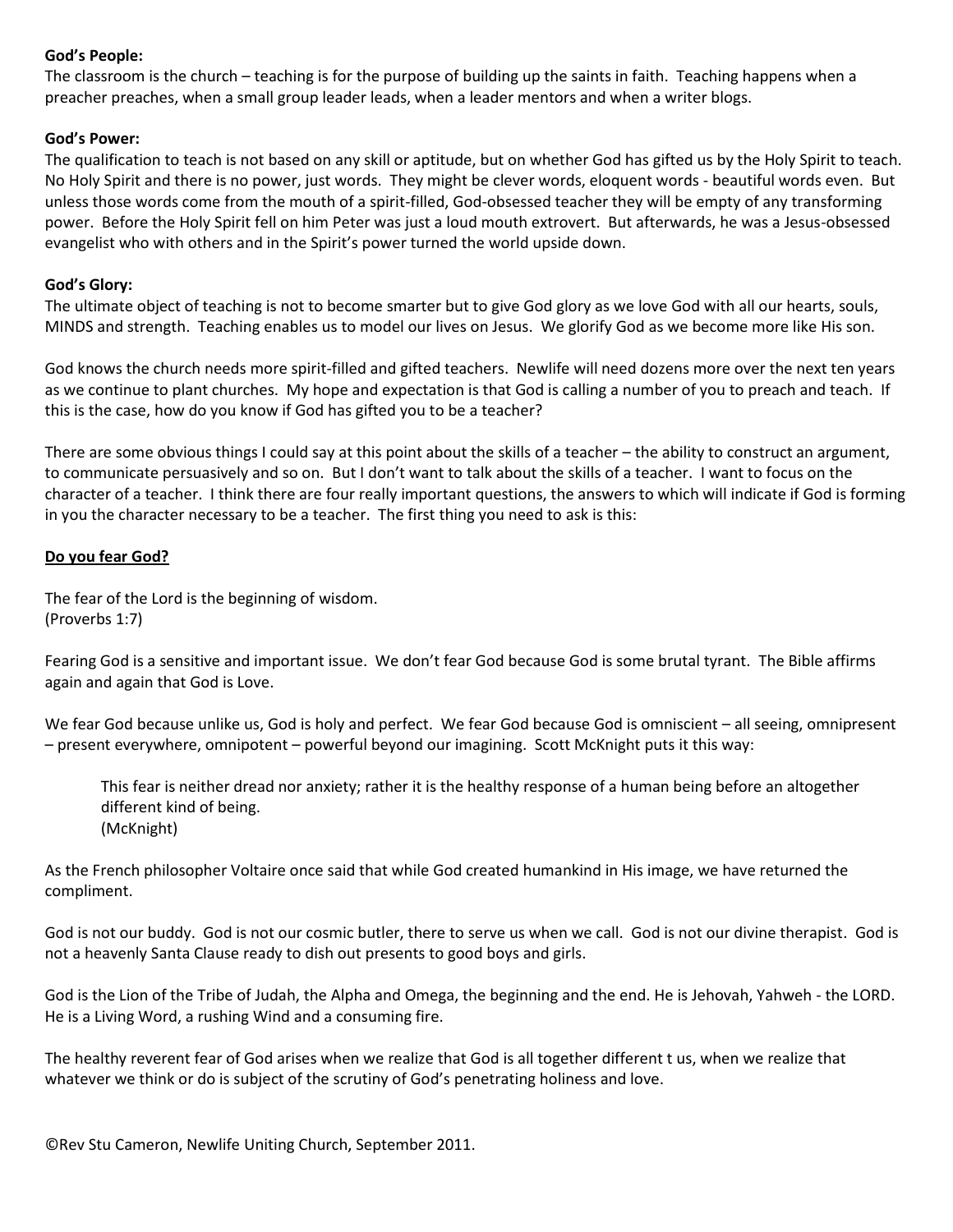Proverbs says that the fear of the Lord is the beginning of wisdom. Without God-breathed wisdom a teacher has nothing useful to teach. And without reverent and healthy fear we have no wisdom.

Let me put it this way; you will know that God is forming the character of a teacher in you when you feel a consistent sense of inadequacy when God gives you the opportunity to lead and teach his people – when you feel the incredible weight of responsibility when you prepare to teach.

The fear of God leads to sense of inadequacy apart from God. And inadequate apart from God is exactly how you should feel when you open up this book and teach God's people from it.

Let me give you an example from the bible. Moses saw the holiness of God in a burning bush that was not consumed. He took off his sandals because he was standing on holy ground. God called him to speak his word of liberation to the people enslaved in Egypt and Moses comes up with one excuse after another as to why he can't. Moses knew that he was inadequate for the task – he lacked any eloquence. He was hopeless at speaking in public. After hearing his excuses, this is what God said to Moses, and all those whom he calls to teach his people:

The LORD said to him, "Who gave man his mouth? Who makes him deaf or mute? Who gives him sight or makes him blind? Is it not I, the LORD? Now go; I will help you speak and teach you what to say. (Exodus 4:11-12)

The church needs more barefoot teachers; teacher who know every time they open this book and look to teach its meaning to God's people they stand on holy ground. The church needs barefoot preachers who know that apart from God and his power they are completely inadequate for the task. When we are weak, then God's power and strength manifest itself.

The second question of character of a teacher is this:

### **Are you prepared to be saturated in the Word of God?**

A teacher teaches God's word, which is found in the sixty-six books of the bible. If our teaching is to have any power and effect it will be based exclusively on what is written here. In Psalm 1 we read:

Blessed is the man who does not walk in the counsel of the wicked or stand in the way of sinners or sit in the seat of mockers. But his delight is in the law of the Lord, and on his law he meditates day and night. He is like a tree planted by streams of water, which yields its fruit in season and whose leaf does not wither. Whatever he does prospers. (Psalm 1:1-3)

The word translated as mediate is the Hebrew word 'hagah', which literally means to roar, growl or groan.

The prophet Isaiah uses hagah when he speaks of a lion growling over its prey. The psalmist is saying we are blessed when we chew on God's word like a lion chews on its prey.

The fifth member of our family is Corker the one-eyed-wonder dog. Corker loves bones. He can make a bone last for days. He takes a bone and licks and chews it and buries it and digs it up and licks it and chews it and buries it and…. He savors every last morsel that bone has to offer.

The psalmist is saying that is what we should do with God's word. We should chew on it, growl over it, wrestle with it until it gives up every last spiritual morsel – and even then we will go back again, because there is even more to discover!

When we mediate on God's word in this way we will be like a tree planted by streams of water and we will yield fruit. My teaching will only yield any fruit if my life has its roots down into God's word.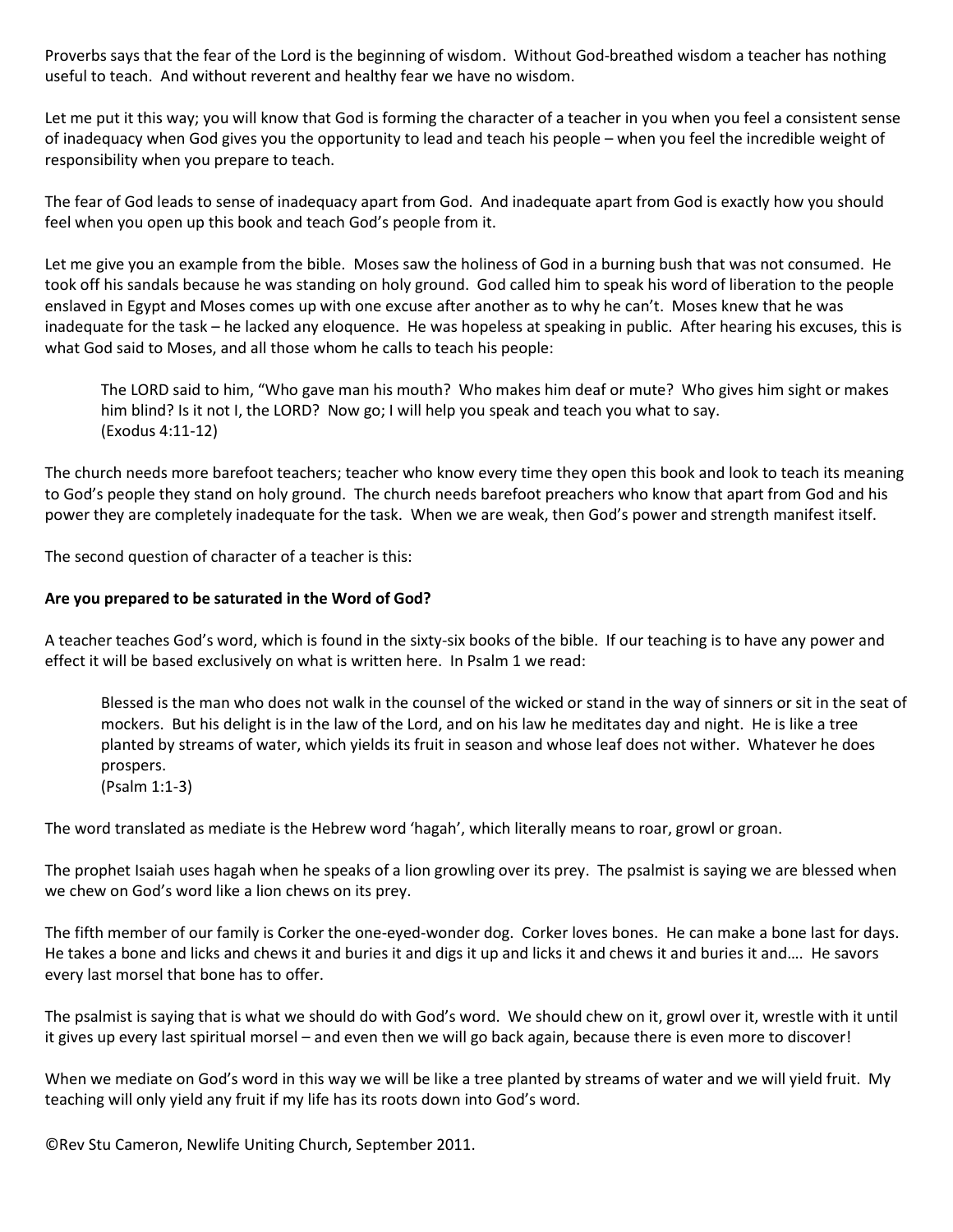Let me use another metaphor. The days are warming up and BBQ season is with us. I love BBQ's. And apologies to any vegetarians or vegans here tonight, but I love my red meat. When we have BBQ I love marinated meat – meat that has soaked in sauce and spices for days, allowing the flavor to seep into every part. The best BBQ's serve marinated meat.

The best sermons come from teachers who have marinated their lives in God's word so that when they speak all the flavors of God's truth comes out in what they say.

If God is calling you to teach then chew and chew and chew on this. If God is calling you to teach, marinate your life in this, saturate your life with this.

One of the iconic trees of Australia is the River Red gum. It is found along the banks and wetlands of river systems like the Murray-Darling. The river red gum survives in some of the most arid conditions in Australia because it clings to rivers that regularly flow and flood. In recent years we have had such a severe and record breaking drought in Australia that River Red gums hundreds of years old that have survived many droughts before have died. Trees need water to flourish and grow.

The person who puts their roots down into the word of God is like a River Red gum planted by streams of water. Like a tree on a flood plain, that person will flourish.

Here is a question for you; is your life like this tree? Or is it like this one? Is your life spiritually dry, does it lack life? Put your roots down into God's word and I promise you this, God promises you this – you will yield fruit, you will flourish again, you will prosper.

This leads me to the next question of character for anyone who wants to exercise the spiritual gift of teaching:

### **Will you do all you can to obey the Word of God?**

Saul was the first king of Israel. He was God's anointed leader over Israel. It all started well and under his leadership Israel had a number of military victories. One of those victories was over the Amelekites. Through the prophet Samuel God instructed Saul not take any plunder after defeating the Amelekites – to destroy everything.

Saul leads Israel to complete victory over the Amelekites, but instead of obeying God, Saul ignores God's word and the Israelites kept the best Amelekite cattle and sheep as plunder. God sees all this and is grieved by Saul's disobedience. The prophet Samuel challenged Saul and Saul responds defensively by saying God should be pleased because he had kept the best sheep and cattle as sacrifices for God. But Samuel responds with a devastating rebuke:

Does the Lord delight in burnt offerings and sacrifices as much as obeying the voice of the Lord? To obey is better than sacrifice, and to heed is better than the fat of lambs. (1 Samuel 15:22)

Saul thought he could ignore the word of God as long as he did great things for God. It is a deadly assumption.

God does not want our great sacrificial acts – they won't impress him. Any sacrifice we offer to God is infinitely small by comparison with the sacrifice God made for us on the Cross. God doesn't want or need our sacrifices; he wants our humble obedience.

God wants us to be the people of God before we do the work of God.

Gods' word was constantly being spoken into Saul's life through the prophet Samuel. But along the way through little compromises and justifications Saul ignored God.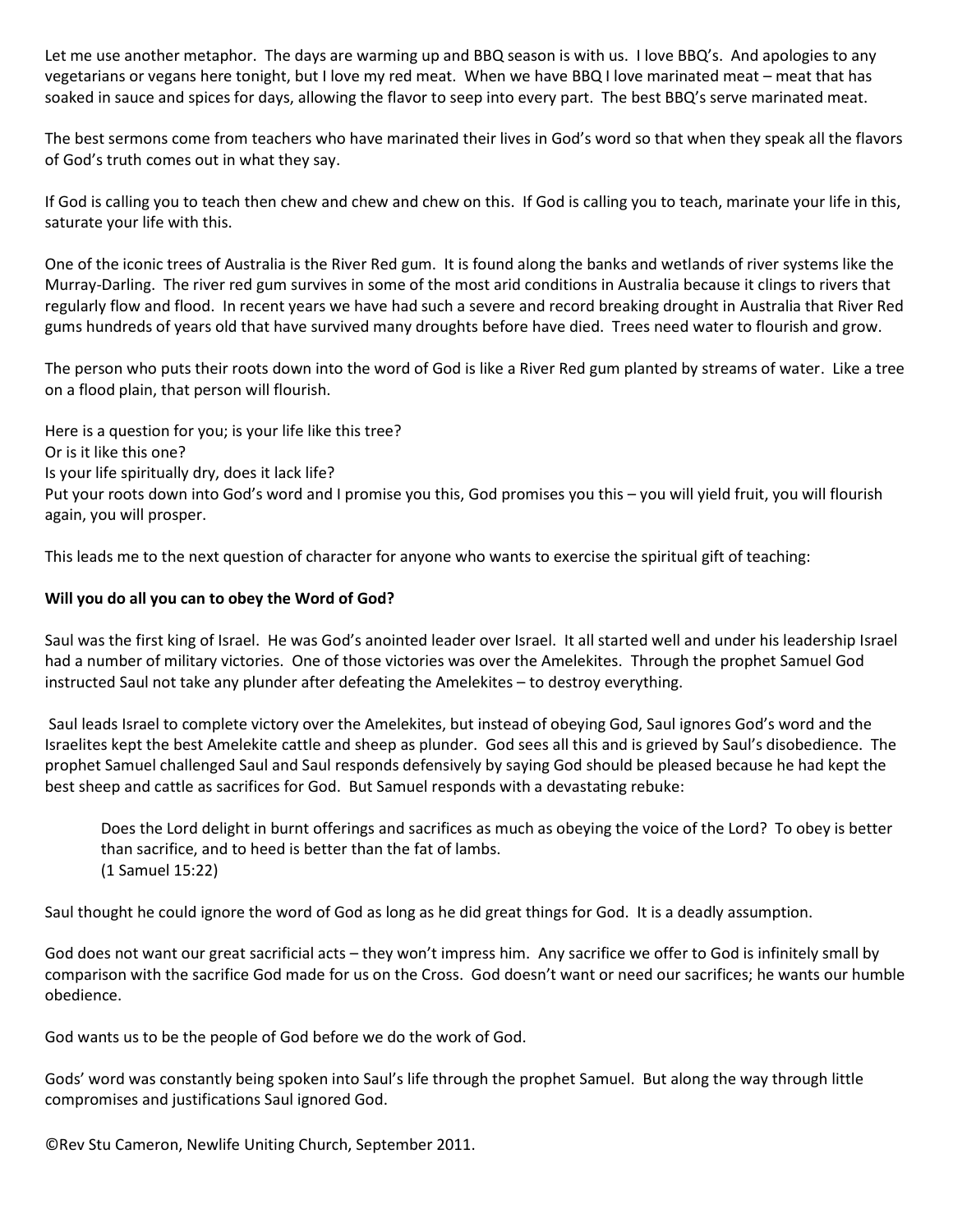God's word is constantly being spoken into our life through the words of this book and the ministry of those who teach us. And yet, like Saul, with little compromises and clever justifications we ignore God and then wonder why God seems so distant from us.

To obey is better than sacrifice and to heed is better than the fat of rams.

I love 12two. I love the fact you tolerate old people like me hanging out with you on a Sunday night. I love your passion to make a difference in our world, to be faith-filled activists. But I wonder if you could indulge me in offering a little advice.

Before you can change the world, God needs to change you. God needs to renew your minds. God changes us as our will learns to obey the will of God.

Ignatius Loyola was a Spanish nobleman and activist. He prayed this very famous prayer:

Teach us, Lord, to serve you as you deserve, to give and not to count the cost, to fight and not to heed the wounds, to toil and not to seek for rest, to labor and not to ask for any reward *save that of knowing that we do your will.* (Ignatius Loyola)

This leads me to my last question of character for those who God equips to teach:

### **Will you receive correction from God?**

Let's go back to where we started. Proverbs says:

The fear of the Lord is the beginning of knowledge, but fools despise wisdom and discipline. (Proverbs 1:7)

If we are to have anything worth teaching we will need wisdom. Wisdom comes as we hear, respond, obey and are corrected by the word of God.

Followers of Jesus are called disciples. A disciple is someone who follows and obeys Jesus. A disciple goes where Jesus goes, does what Jesus does and speaks what Jesus says. A disciple gives authority for Jesus to speak into their life. Sometimes Jesus will speak words of encouragement into our life and other times, through his word, Jesus will speak a word of correction. If you read the gospels you will see that Jesus was constantly bringing loving correction to his disciples – helping them to discover truth that would set them free.

If we say we are followers of Jesus we will open our lives to God's correction and discipline. Henri Nouwen put it this way:

Discipline is the other side of discipleship. (Henri Nouwen)

When we say Jesus is our Lord we are giving him permission to speak into and correct our lives of all that dishonors him. A disciple gives Jesus authority to correct and discipline.

Who likes discipline? I don't! No one does really. But if we are to grow and especially if we are to have the awesome privilege and responsibility to teach God's people we must be open to Godly correction. Only truth, even hard to hear truth, sets us free.

Sadly we have become very adept at avoiding the truth. The church, tragically, can be a truth avoidance zone. But when loving truth telling is absent there can be tragic consequences. John Ortberg gives us some fantastic illustrations: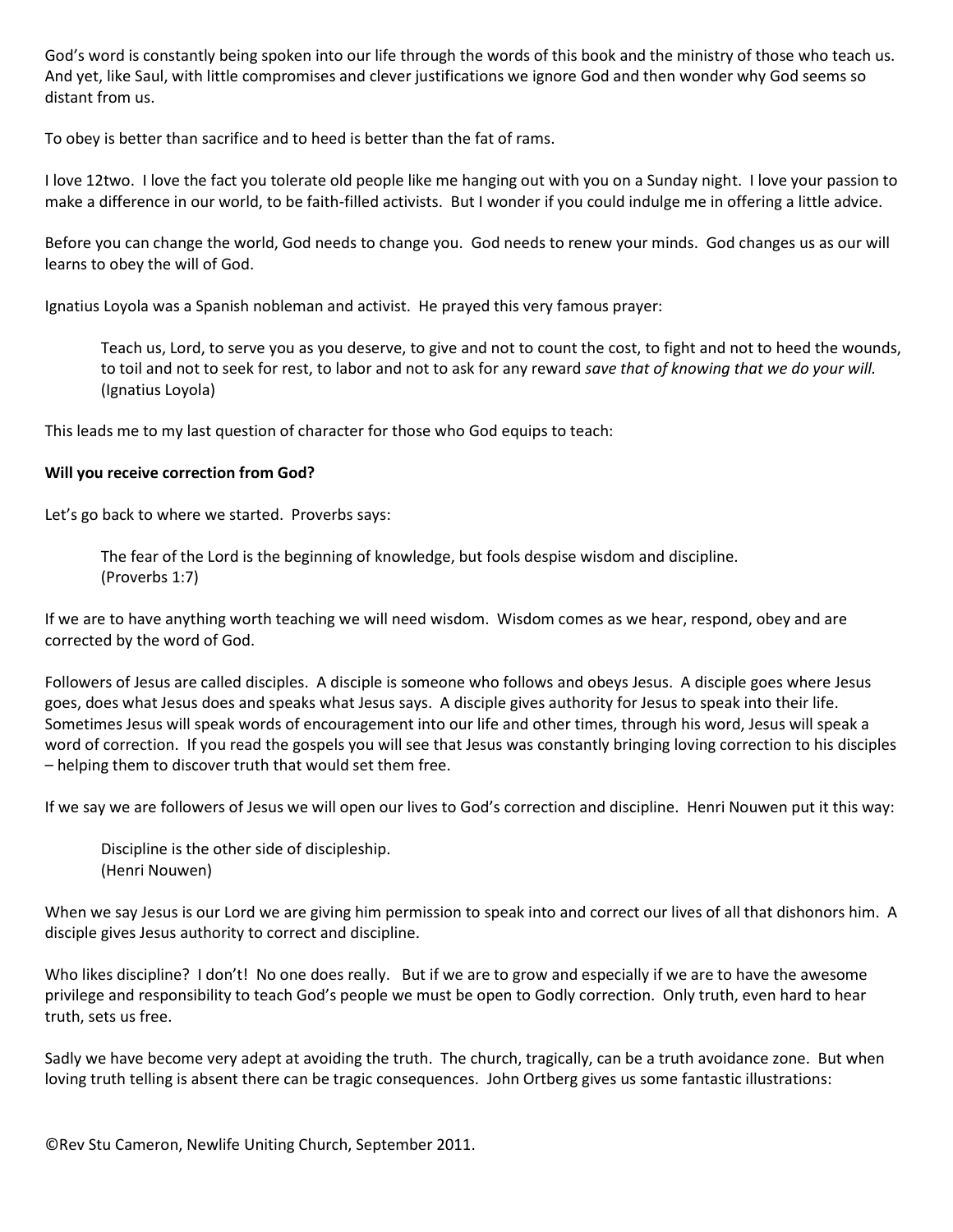Imagine picking your car up from the garage after a routine tune-up, and the mechanic says, "This car is in great shape. Clearly you have an automotive genius to take great care of your car." Later that day, your brakes don't work. You find out you were out of brake fluid. You could have died.

You go back to the shop, and you say, "Why didn't you tell me?" The technician replies, "Well, I didn't want you to feel bad. Plus, to be honest, I was afraid you might get upset with me. I want this to be a safe place where you feel loved and accepted." You'd be furious! You'd say, "I didn't come here for a little fantasy-based ego boost! When it comes to my car, I want the truth."

Or imagine going to the doctor's office for a check-up. The doctor says to you, "You are a magnificent physical specimen. You have the body of an Olympian. You are to be congratulated." Later that day while climbing the stairs, your heart gives out. You find out later your arteries were so clogged that you were one doughnut away from the grim reaper.

You go back to the doctor and say, "Why didn't you tell me?" The doctor says, "Well, I knew your body is in worse shape than a Jenny Craig before photo, but if I tell people stuff like that, they get offended. It's bad for business. They don't come back. I want this to be a safe place where you feel loved and accepted." You'd be furious! You'd say to the doctor, "When it comes to my body, I want the truth!"

Obviously, when something matters to us, we do not want illusory comfort based on pain avoidance. We want truth.

Only truth, even the hard truth, can set us free.

Let me be clear, God loves us just as we are. We could leave it at that. But that is only part of the story. God loves us just as we are, but loves us too much to leave us where we are! God wants us to be transformed by His truth.

Teachers are God's truth-tellers. If they are to be truth-tellers they will first need to be truth-hearers.

The title of this series is Weapons of our Warfare. We are engaged in a spiritual battle. Good battles with evil; God wages war on Satan and we are soldiers in this battle. Someone once said that the first victim of war is the truth. If we are to triumph in the battle we are enlisted in we must seek after and tell the truth above all else.

Do you fear God? Are you ready to be immersed in the word of God? Are you prepared to obey the word of God? Will you receive correction from God?

If you are able to answer each of these questions with more of a yes than a no, then God may well be forming in you the character of someone who he will gift as a teacher.

Right at the end of his letter to the Ephesians, Paul talks about the armor that we are to put on before we enter into spiritual battle. He talks about the shield of faith and the breastplate of righteousness and the belt of truth and the helmet of salvation. The really interesting thing is that the only offensive weapon he mentions is what he calls the sword of the Spirit, which is the word of God. The word that is translated as sword is the Greek word machira. A machira was the short sword used by Roman soldiers in hand to hand combat where fighting was at its dirtiest and deadliest.

When we teach God's word we pick up the sword of the Spirit and we take the attack to the enemy. We are in battle of life and death – the battle for people's eternal destinies, the battle for justice and righteousness. To teach is a high and holy calling. We will only teach in the power of the Holy Spirit as we fear God, immerse ourselves in the word of God, obey the word of God and in turn are ready to be corrected by God.